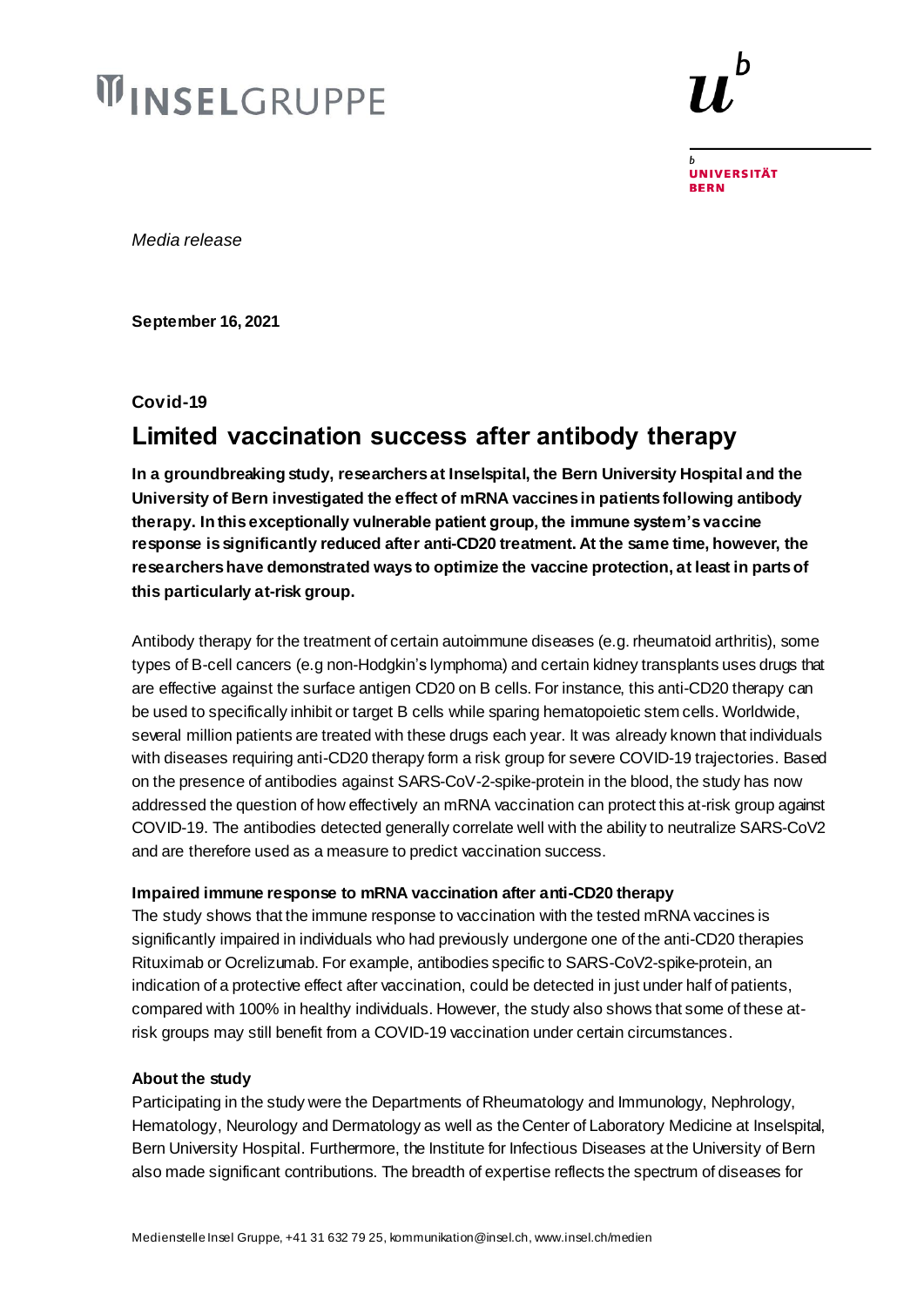which anti-CD20 therapies are used. In close collaboration with the Institute for Infectious Diseases at the University of Bern, the study collected a large number of indicators of possible vaccination success. Included were nearly 100 patients who had undergone anti-CD20 therapy. Twenty-nine healthy adults who had been vaccinated twice served as a control group. Prof. Dr. med. **Britta Maurer,** co-study leader, is confident: *"In this study, we have gained valuable information on important immunological questions in the context of mRNA Covid-19 vaccination in a short period of time in close collaboration with numerous institutes and clinics. By identifying important factors that are a prerequisite for an immune response, we hope to soon be able to contribute to the protection of a particularly vulnerable group of patients."*

### **Possibilities for optimization revealed**

Despite the generally limited immune response following vaccination, the study was able to identify criteria that indicate possibilities for optimizing vaccine protection. Dr. **Matthias B Moor**, first author of the study, clarifies: *"These include, for example, the time since the last anti-CD20 therapy or a controlled use of immunosuppressive drugs in the concomitant therapy. The study shows that the time since anti-CD20 therapy, the number of B cells in the blood and, interestingly, the number of T helper cells in the blood allow predictions about the vaccination response."*

#### **Vaccination strategy for vulnerable patients with anti-CD20 therapy**

The study reveals that despite the general limitation in terms of immune response, it is still possible to protect several vulnerable groups with vaccination.

If the indications for optimization possibilities are confirmed in further, larger studies, individual vaccination and therapy plans could soon be developed.

PD Dr. **Daniel Sidler**, co-leader of the study, explains: *"The results of the study show that the phase of uncertainty we experienced at the beginning of the pandemic is now slowly coming to an end. A scientific basis is now being established that addresses open questions about prevention, diagnosis, therapy and vaccination of SARS-CoV2 infections. This study is a small yet important contribution to managing the COVID pandemic."*

#### **Experts:**

- **-** Dr. med. et phil. Matthias Moor, Department of Nephrology and Hypertension, Inselspital, Bern University Hospital
- **-** Prof. Dr. med. Britta Maurer, Chairwoman and Chief Physician, Department of Rheumatology and Immunology, Inselspital, Bern University Hospital
- **-** PD Dr. med. et phil. Daniel Sidler, Senior Attending Specialist, Department of Nephrology and Hypertension, Inselspital, Bern University Hospital
- **-** PD Dr. Franziska Suter-Riniker, Head of Clinical Microbiology, Institute for Infectious Diseases, University of Bern

#### **Funding:**

**-** Young Talents Grant for Patient-Oriented Research, Insel Gruppe

#### **Links**:

**-** Original publication[: https://doi.org/10.1016/S2665-9913\(21\)00251-4](https://doi.org/10.1016/S2665-9913(21)00251-4) Humoral and cellular responses to mRNA vaccines against SARS-CoV-2 in patients with a history of CD20 B-cell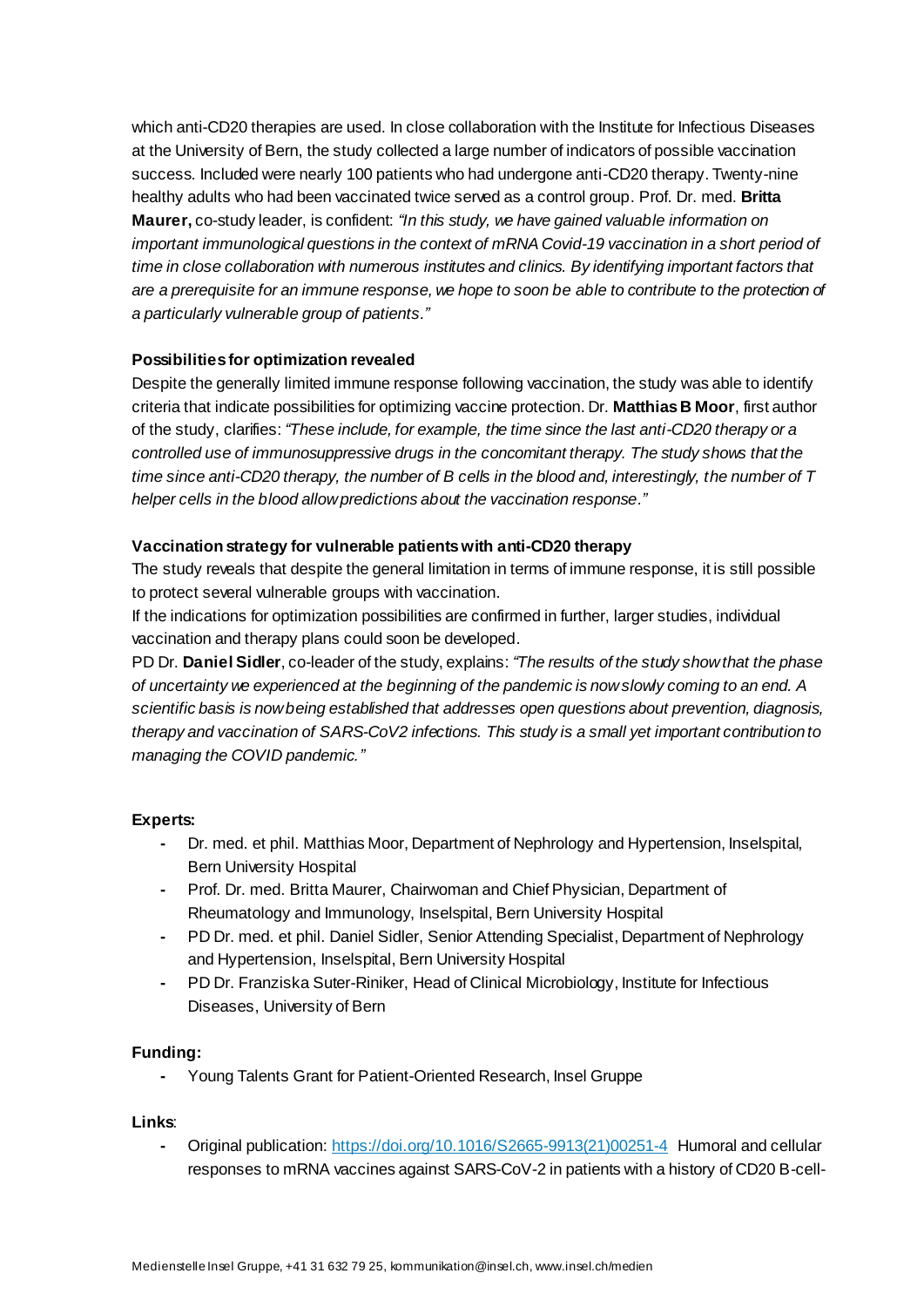depleting therapy (RituxiVac): an investigator-initiated, single-centre, open-label study; Matthias B Moor, Franziska Suter-Riniker, Michael P Horn et al. The Lancet Rheumatology

- **-** Department of Nephrology [and Hypertension, Inselspital, University Hospital Bern](http://www.nephrologie.insel.ch/)
- **-** [Department of Rheumatology and Immunology, Inselspital, University Hospital Bern](http://www.rheumatologie.insel.ch/)
- **-** Institute for [Infectious Diseases, University of Bern](https://www.ifik.unibe.ch/)

#### **Contact:**

**-** Insel Gruppe AG, Communication: +41 31 632 79 25, kommunikation@insel.ch

 **Insel Gruppe** is Switzerland's leading group of hospitals for university and integrated medicine. It offers comprehensive health care based on groundbreaking quality, research, innovation and education: in all stages of life, around the clock and in the right place. The six hospitals comprising Insel Gruppe (Inselspital, Aarberg, Belp, Münsingen, Riggisberg and Tiefenau) carry out over 800 000 outpatient consultations and treat about 60 000 in-patients using the latest therapy methods. It provides training for a large number of professions and is an important institution for the further training of young physicians. Insel Gruppe employs a staff of over 1 000 (including students).